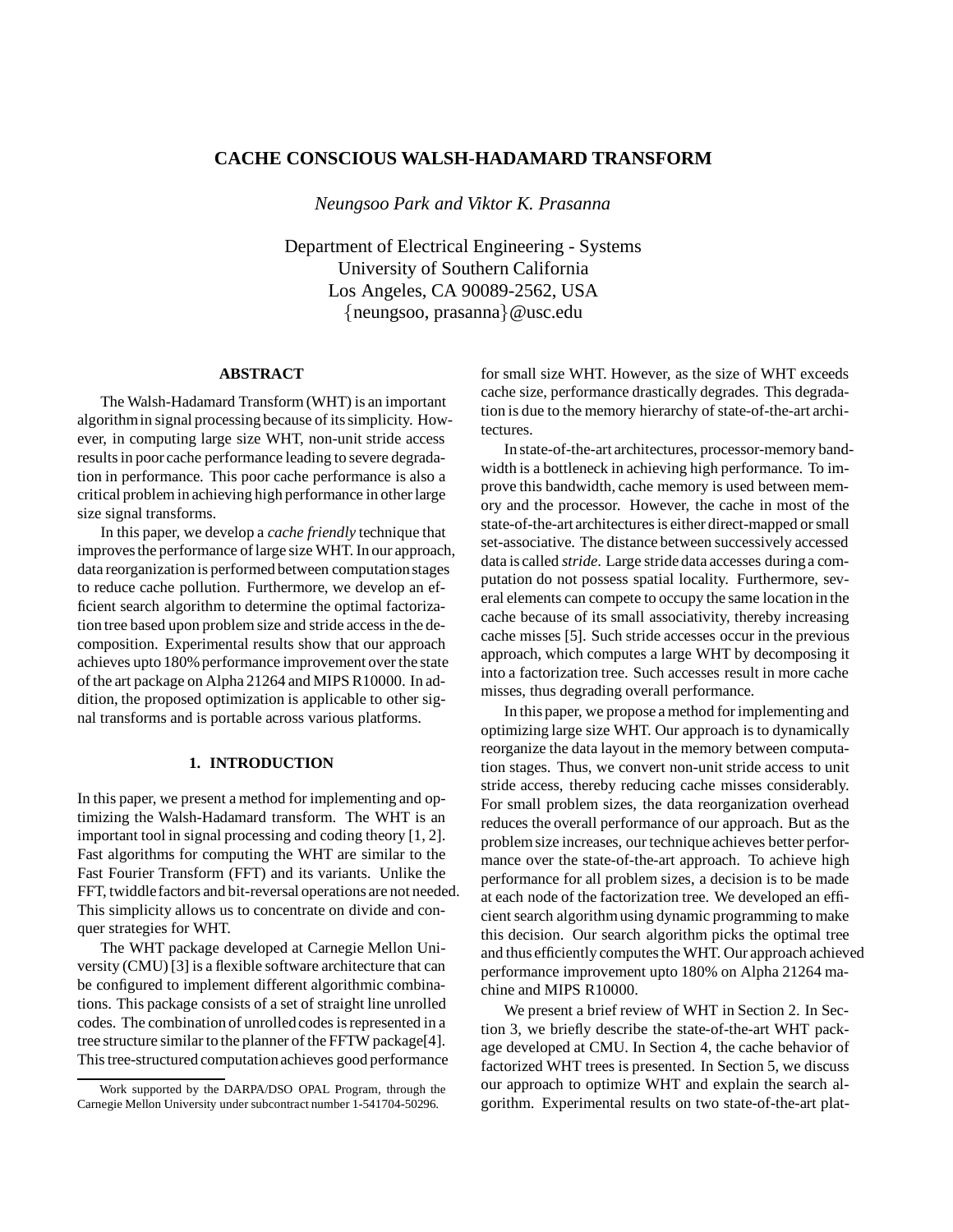forms are shown in Section 6. Concluding remarks are made in Section 7.

## **2. THE WALSH-HADAMARD TRANSFORM**

For the sake of completeness, we briefly review WHT. Additional details can be found in [3]. The Walsh-Hadamard transform of a signal x, of size  $N = 2<sup>n</sup>$ , is the matrix vector product  $\mathbf{WHT}_N$  *x*, where

$$
\mathbf{WHT}_N = \bigotimes_{i=1}^n \mathbf{DFT}_2 = \overbrace{\mathbf{DFT}}_2 \otimes \cdots \otimes \mathbf{DFT}_2
$$

The matrix

$$
\mathbf{DFT}_2 = \left[ \begin{array}{cc} 1 & 1 \\ 1 & -1 \end{array} \right]
$$

is the 2-point DFT matrix, and  $\otimes$  denotes the tensor or Kronecker product. The tensor product of two matrices is computed by replacing each element of the first matrix with that element multiplied by the second matrix.

Algorithm for computing the WHT can be derived using properties of the tensor product [6]. A recursive algorithm for the WHT is obtained from the factorization

$$
\mathbf{WHT}_{2^n} = (\mathbf{WHT}_{2^k} \otimes \mathbf{I}_{2^{n-k}})(\mathbf{I}_{2^k} \otimes \mathbf{WHT}_{2^{n-k}})
$$
 (1)

This algorithm is similar to the divide and conquer algorithm in a recursive FFT. An iterative algorithm for computing the WHT is obtained from the factorization

$$
\mathbf{WHT}_{2^n} = \prod_{i=1}^n (\mathbf{I}_{2^{i-1}} \otimes \mathbf{WHT}_2 \otimes \mathbf{I}_{2^{n-i}}), \tag{2}
$$

which corresponds to an iterative FFT.

# **3. PREVIOUS WORK**

Fast algorithms to compute WHT are similar to those for the FFT. To achieve high performance, divide and conquer strategies can be applied for efficient implementation of FFT and WHT. Using a recursive algorithm, a highly optimized FFT package known as FFTW [4], was developed at MIT. It consists of a set of straight line unrolled codes of small size FFT, known as *codelets*. To compute a large size FFT, a set of these small size codelets are combined. The combination of codelets is represented as a binary tree. The search space comprising of all such trees is large. To choose the tree yielding the best performance among the available trees, dynamic programming was used.

A similar technique was used to develop a package for WHT [3]. In this package, algorithmic choices are represented internally in a tree structure, similar to the plan data structure of the FFTW. However, the WHT package can support iterative and recursive data structures, as well as combinations of both. Externally algorithmicchoices are described by a simple grammar, which can be parsed to create different algorithms that can be executed and timed. A parser is provided for reading WHT expressions and translating them into a tree data structure. Optimizing the WHT becomes a search problem over a large space of available partition trees and dynamic programming was used to prune the search.

The divide and conquer method used in both the algorithms reduces the working set size during computation. However, the performance degrades drastically for large problem sizes. Even though the problem size is reduced by the divide and conquer method, leaf nodes require non-unit stride access during computation. This non-unit stride access of leaf nodes causes a lot of cache misses because of its poor locality in the memory hierarchy of the state-of-the-art machines. In the next section, we discuss the cache behavior of factorized WHT.

## **4. CACHE BEHAVIOR OF FACTORIZED WHT**

To understand the cache behavior of WHT computation with factorization, we consider a two-level memory hierarchy consistingof a cache and main memory. Let <sup>C</sup> denote the size of the cache memory and  $B$  denote the size of the cache block. To simplifyour analysis, we assume the cache is direct mapped since most of the state-of-the-art machines have direct mapped or small set associative caches. The number of cache blocks in a direct mapped cache is given by  $C/B$ .

A data access can result in a cache hit or a miss. Cache misses may be classified as compulsory or conflict. A *compulsory* miss occurs if the data was never accessed before and needs to be fetched for the first time. A *conflict* miss occurs when the data was previously fetched into the cache block but was replaced because another data access is mapped onto the same cache block. In general, a cache miss requests an expensive memory operation to fetch a data block from the memory into the cache. Therefore, several cache misses result in severe performance degradation.



(a) Factorization tree (b) Data mapped onto cache

**Fig. 1**. Cache behavior of two consecutive WHTs.

In order to explain the cache behavior of factorized WHT, a simple analysis is presented. Consider the factorization of an N-point WHT as  $N_2 \times N_1$  as shown in Figure 1(a). In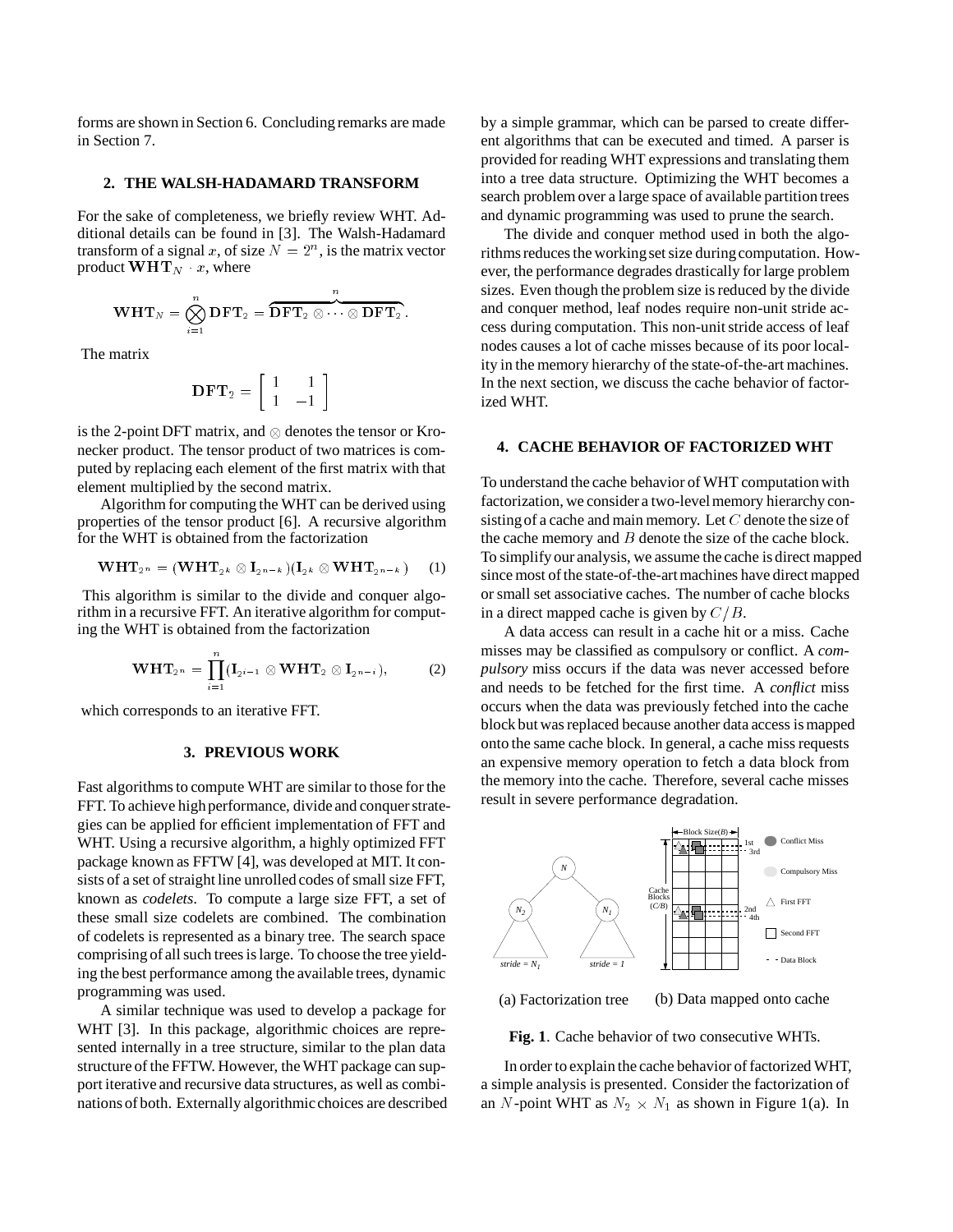the previous approach,  $N_2$  computations of  $N_1$ -point WHT are first performed with unit stride. Following this,  $N_1$  computations of  $N_2$  point WHT are computed with stride  $N_1(>$ 1). These non-unit stride accesses in the  $N_1$  computations of  $N_2$ -point WHT cause a large number of cache misses.

Consider a typical case where the stride is large such that stride  $\times N_2 > C$ . The data mapping onto cache for an  $N_2$ -point WHT is shown in Figure 1(b). In this example, we consider  $N_2 = 4$ . The  $1^{st}(2^{nd})$  and the  $3^{rd}(4^{th})$  data blocks are mapped onto the same cache block. As shown in the figure, conflict misses occur in addition to compulsory misses for such a WHT computation because of its stride access. There can be potentially  $N_2 \times N_1$  misses in performing  $N_1$ computations of  $N_2$ -point WHTs. Stride data accesses result in *cache pollution*: cache blocks are replaced before all data points in the cache block are fully utilized. Cache pollution and conflicts lead to considerable performance degradation particularly when a large size WHT is computed. In the next Section, we discuss a methodology to reduce these cache misses and thus improve the overall performance.

# **5. A PORTABLE OPTIMIZED WHT PACKAGE**

As illustrated in Section 4, stride data access affects performance. The  $N_1$  computations of an  $N_2$ -point WHT, performed in the previous approach with non-unit stride, causes a large number of cache misses.

In our approach, data layout in the memory is reorganized to convert the non-unit stride access of  $N_2$ -point WHT to unity. Thus, we can reduce cache conflicts that occur during the  $N_1$  computations. After these computations, reverse reorganizations are performed to correct the order of the data. To achieve improved performance, the number of reorganizations should be minimized. We also have to determine the nodes at which reorganization should be applied.

To develop the search algorithm, we need to define a cost model for the computation of WHT. In the previous approach, size was the only parameter considered in finding the optimal factorization tree. However, as discussed above, stride is also a critical parameter affecting the performance of a large size WHT. For a given  $N = N_1 \times N_2$ , the minimum cost of performing an <sup>N</sup>-point WHT is given by :

$$
\min_{S_i, S_j} \left[ N_2 \times WHT(N_1, S_i) + Dr(N, L_{S_i}, L_{S_j}) \right] \tag{3}
$$
\n
$$
+ N_1 \times WHT(N_2, S_j) + Dr(N, L_{S_j}, L_{S_i})],
$$

where  $S_i$  and  $S_j = 1, 2, \cdots$ .  $L_{S_i}$  ( $L_{S_j}$ ) denotes the data layout for the computation of an  $N_1(N_2)$ -point WHT with stride  $S_i(S_j)$ .  $Dr(N, L_{S_i}, L_{S_j})$  is the cost of reorganizing layout  $L_{S_i}$  to layout  $L_{S_i}$ . When  $L_{S_i} = L_{S_i}$ , no data reorganization is performed. The cost of performing reorganization is  $O(\frac{N}{B})$  memory accesses for WHT of size N. If k different strides are considered for  $S_i(S_j)$ , the cost of evaluating Eq. (3) is  $O(k^2)$ .

Optimizing the WHT becomes a search problem over a large space of possible factorization trees. The search space considering only size as the parameter is  $O(4^n)$ , where  $n =$  $log<sub>2</sub> N$ . It is thus impractical to find an optimal tree by exhaustive search, considering both stride and size. We use dynamic programming to reduce the complexity. Restricting our search to a small set of strides reduces the search space. At each node, the search complexity is  $O(k^2)$  as explained above. The factorization tree is built bottom-up in dynamic programming. Its complexity is  $O(n^2)$ . Therefore, the complexity of our algorithm is  $O(k^2n^2)$ . The decomposition computed using our technique provides a factorization with optimal execution time including various layouts (having different stride access costs). For a small size WHT, the factorization tree with data reorganization may not be an optimal solution because of the overhead involved. However, for large size WHTs, trees including data reorganization lead to faster WHT implementations.

Our approach is a high level optimization that exploits the characteristics of the memory hierarchy by analyzing the data access pattern, therby making our approach portable. Therefore, this high-level optimizationcan be applied on top of low-level optimizationssuch as those employed in FFTW [4] or the CMU package [3].

#### **6. EXPERIMENTAL RESULTS**

In this section, we report experimental results conducted on two state-of-the-art platforms. Table 1 summarizes the relevant architectural parameters, compilers, and optimization options for various platforms used in our experiments. We measured the wall clock time using clock () function. To obtain the accurate execution time, computations were repeated until the overall execution time is larger than 1 second. The total execution time was obtained by deducting the loop overhead from that time. The average execution time is reported.



**Fig. 2**. Execution time per point.

Figure 2 shows the computation time for each point of WHT on both platforms. Figure 2  $(a)$  shows the performance of WHT on Alpha 21264 platform. As all the points required for the computation of WHT reside in the cache for smaller